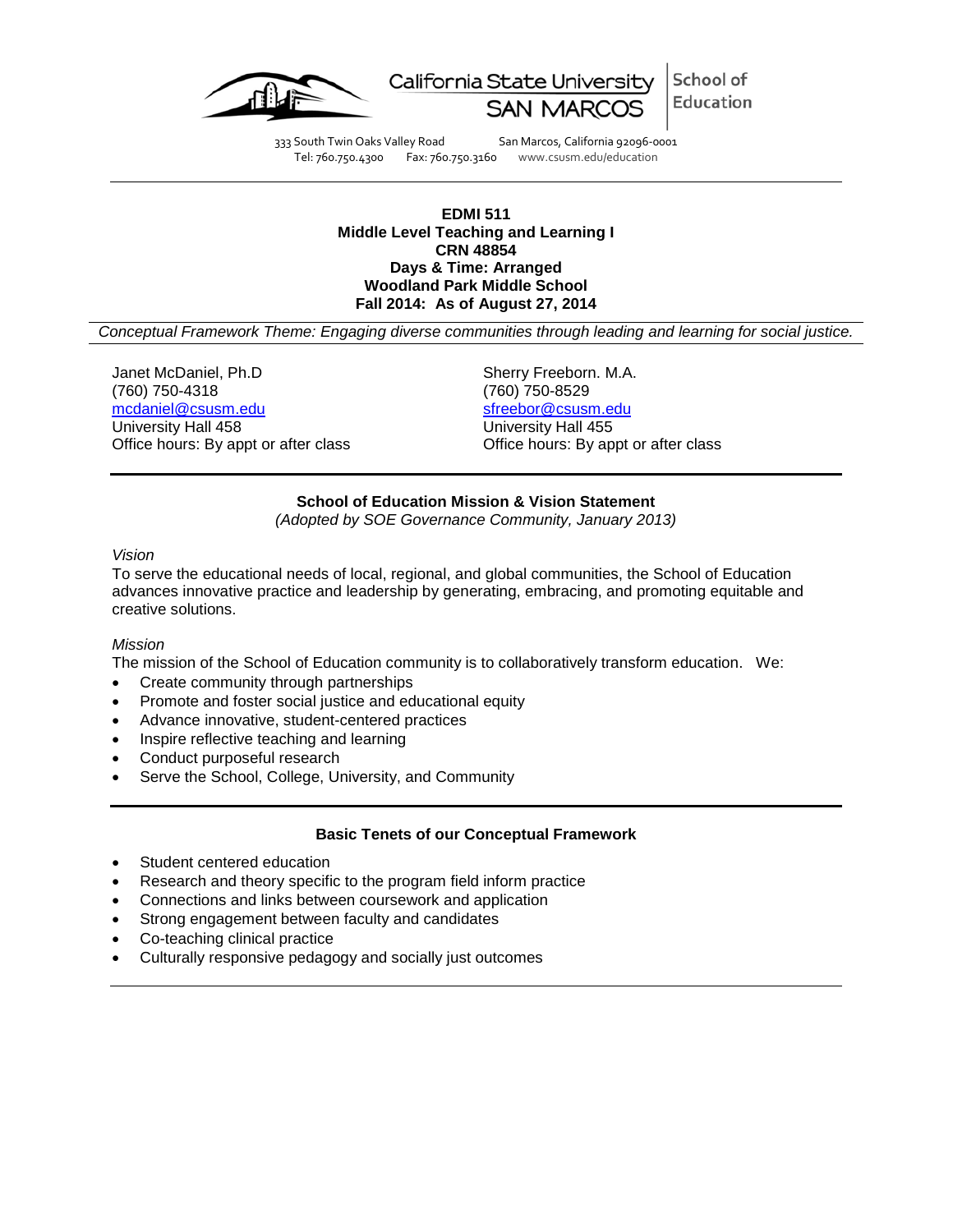# **COURSE DESCRIPTION**

Focuses on developing a preliminary understanding of learning theory and instructional practice in selfcontained or departmentalized settings.

## **Course Prerequisites**

Admission to the Middle Level Teacher Education Program.

### **Course Objectives**

- Students will demonstrate knowledge of the principles of effective schooling for young adolescents.
- Students will demonstrate effective standards-based lesson planning that is responsive to the needs of diverse young adolescents.
- Students will interpret major theories of young adolescent development through course assignments.
- Students will identify and analyze a variety of multicultural/multilingual learner centered instructional strategies including those that maximize comprehensible input, student interactions, and learning strategies for content and language development.
- Students will develop strategies for designing student-centered classroom environments.

### **Required Texts**

Texts are available in the CSUSM Bookstore. They may be acquired in print or digital versions.

- Association for Middle Level Education [National Middle School Association]. (2010). *This We Believe: Keys to Educating Young Adolescents.* ISBN 9781560902324
- Association for Middle Level Education [National Middle School Association]. (2010). *Research*  and Resources in Support of This We Believe. (2<sup>nd</sup> ed.) ISBN 9781560902348
- Lemov, Doug. *Teach Like a Champion: 49 Techniques that Put Students on the Path to College (K-12).* Wiley & Sons. ISBN 9780470550472
- Powell, Sara Davis. (2015). *Introduction to Middle Level Education* (3rd ed.). Pearson. ISBN 9780133831566

#### **Authorization to Teach English Learners**

This credential program has been specifically designed to prepare teachers for the diversity of languages often encountered in California public school classrooms. The authorization to teach English learners is met through the infusion of content and experiences within the credential program, as well as additional coursework. Candidates successfully completing this program receive a credential with authorization to teach English learners.

*(Approved by CCTC in SB 2042 Program Standards, August 02)*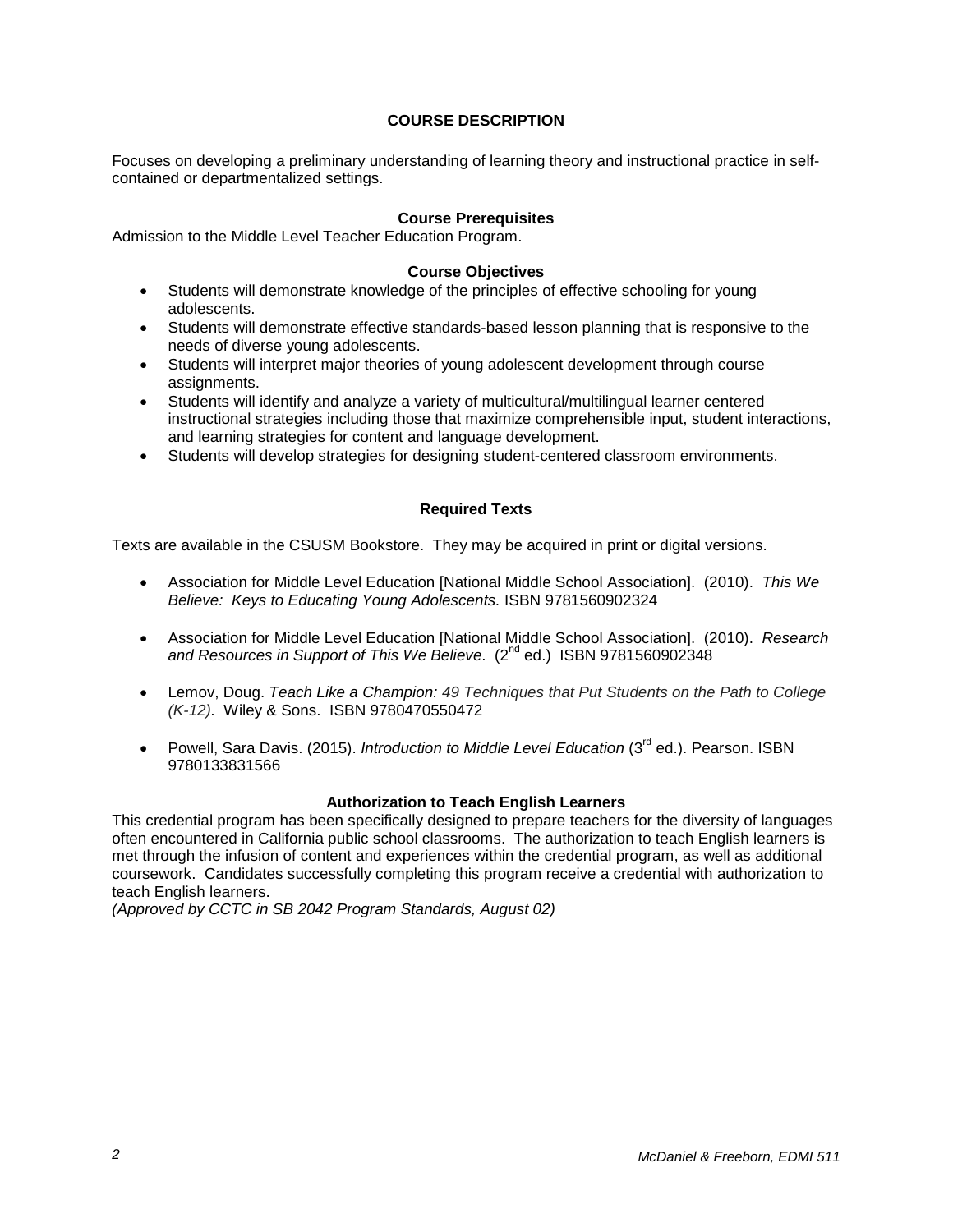## **STUDENT LEARNING OUTCOMES**

### **Teacher Performance Expectation (TPE) Competencies**

The course objectives, assignments, and assessments have been aligned with the CTC standards for the Multiple Subject Credential. This course is designed to help teachers seeking a California teaching credential to develop the skills, knowledge, and attitudes necessary to assist schools and district in implementing effective programs for all students. The successful candidate will be able to merge theory and practice in order to realize a comprehensive and extensive educational program for all students. You will be required to formally address the following TPEs in this course:

TPE 6d: Engaging and supporting all learners TPE 6e: Middle level philosophy and school organization TPE 9: Creating and managing effective instructional time

## **California Teacher Performance Assessment (CalTPA)**

Beginning July 1, 2008 all California credential candidates must successfully complete a state-approved system of teacher performance assessment (TPA), to be embedded in the credential program of preparation. At CSUSM this assessment system is called the CalTPA or the TPA for short.

To assist your successful completion of the TPA, a series of informational seminars are offered over the course of the program. TPA related questions and logistical concerns are to be addressed during the seminars. Your attendance to TPA seminars will greatly contribute to your success on the assessment.

Additionally, SOE classes use common pedagogical language, lesson plans (lesson designs), and unit plans (unit designs) in order to support and ensure your success on the TPA and more importantly in your credential program.

The CalTPA Candidate Handbook, TPA seminar schedule, and other TPA support materials can be found on the SOE website: <http://www.csusm.edu/education/CalTPA/ProgramMaterialsTPA.html>

# **GENERAL CONSIDERATIONS**

#### **Assessment of Professional Dispositions**

Assessing a candidate's dispositions within a professional preparation program is recognition that teaching and working with learners of all ages requires not only specific content knowledge and pedagogical skills, but positive attitudes about multiple dimensions of the profession. The School of Education has identified six dispositions – social justice and equity, collaboration, critical thinking, professional ethics, reflective teaching and learning, and life-long learning—and developed an assessment rubric. For each dispositional element, there are three levels of performance - *unacceptable*, *initial target*, and *advanced target*. The description and rubric for the three levels of performance offer measurable behaviors and examples.

The assessment is designed to provide candidates with ongoing feedback for their growth in professional dispositions and includes a self-assessment by the candidate. The dispositions and rubric are presented, explained and assessed in one or more designated courses in each program as well as in clinical practice. Based upon assessment feedback candidates will compose a reflection that becomes part of the candidate's Teaching Performance Expectation portfolio. Candidates are expected to meet the level of *initial target* during the program.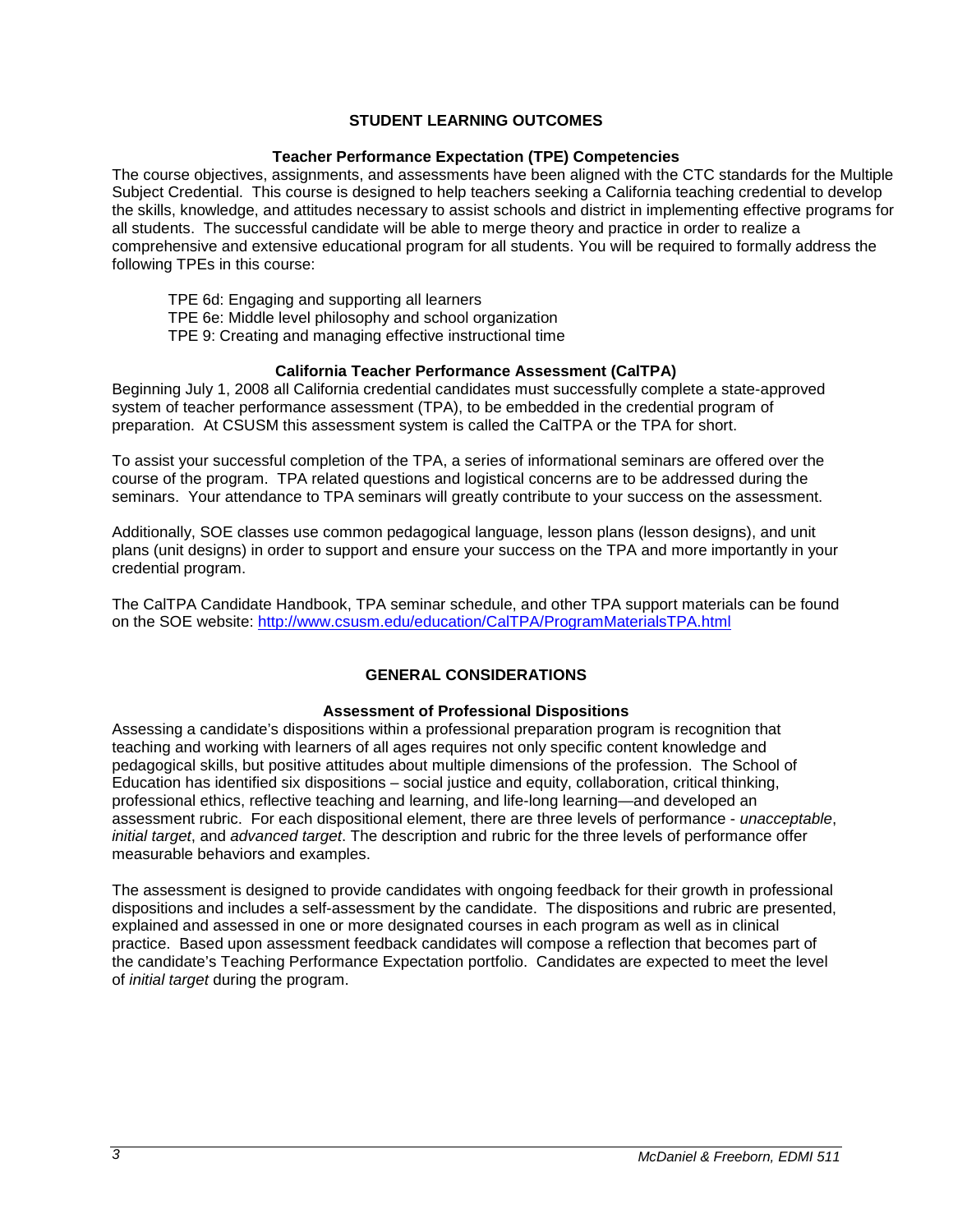### **School of Education Attendance Policy**

Due to the dynamic and interactive nature of courses in the School of Education, all candidates are expected to attend all classes and participate actively. At a minimum, candidates must attend more than 80% of class time, or s/he may not receive a passing grade for the course at the discretion of the instructor. Individual instructors may adopt more stringent attendance requirements. Should the candidate have extenuating circumstances, s/he should contact the instructor as soon as possible. *(Adopted by the COE Governance Community, December, 1997).*

For this course: Students missing more than one class session cannot earn an A or A-. Students missing more than two class sessions cannot earn a B or B+. Arriving late or leaving early by more than 20 minutes counts as an absence. Illness and emergencies are considered on a case-by-case basis. However, notifying the instructor does not constitute an excuse. All assignments must be turned in on the due date even in case of an absence.

### **Students with Disabilities Requiring Reasonable Accommodations**

Candidates with disabilities who require reasonable accommodations must be approved for services by providing appropriate and recent documentation to the Office of Disabled Student Services (DSS). This office is located in Craven Hall 4300, and can be contacted by phone at (760) 750-4905, or TTY (760) 750-4909. Candidates authorized by DSS to receive reasonable accommodations should meet with their instructor during office hours or, in order to ensure confidentiality, in a more private setting.

### **All University Writing Requirement**

Every course at the university must fulfill the university's writing requirement of at least 2,500 words. In this course, this is accomplished through several assignments, including the "Beginning the School Year" and "Shadow a Young Adolescent" case studies.

### **CSUSM Academic Honesty Policy**

"Students will be expected to adhere to standards of academic honesty and integrity, as outlined in the Student Academic Honesty Policy. All written work and oral presentation assignments must be original work. All ideas/materials that are borrowed from other sources must have appropriate references to the original sources. Any quoted material should give credit to the source and be punctuated with quotation marks.

Students are responsible for honest completion of their work including examinations. There will be no tolerance for infractions. If you believe there has been an infraction by someone in the class, please bring it to the instructor's attention. The instructor reserves the right to discipline any student for academic dishonesty in accordance with the general rules and regulations of the university. Disciplinary action may include the lowering of grades and/or the assignment of a failing grade for an exam, assignment, or the class as a whole."

Incidents of Academic Dishonesty will be reported to the Dean of Students. Sanctions at the University level may include suspension or expulsion from the University.

#### **Plagiarism**

As an educator, it is expected that each candidate will do his/her own work, and contribute equally to group projects and processes. Plagiarism or cheating is unacceptable under any circumstances. If you are in doubt about whether your work is paraphrased or plagiarized see the Plagiarism Prevention for Students website [http://library.csusm.edu/plagiarism/index.html.](http://library.csusm.edu/plagiarism/index.html) If there are questions about academic honesty, please consult the University catalog.

#### **Use of Technology**

Candidates are expected to demonstrate competency in the use of various forms of technology (i.e. word processing, electronic mail, Moodle, use of the Internet, and/or multimedia presentations). Specific requirements for course assignments with regard to technology are at the discretion of the instructor. Keep a digital copy of all assignments for use in your teaching portfolio. All assignments will be submitted online, and some will be submitted in hard copy as well. Details will be given in class.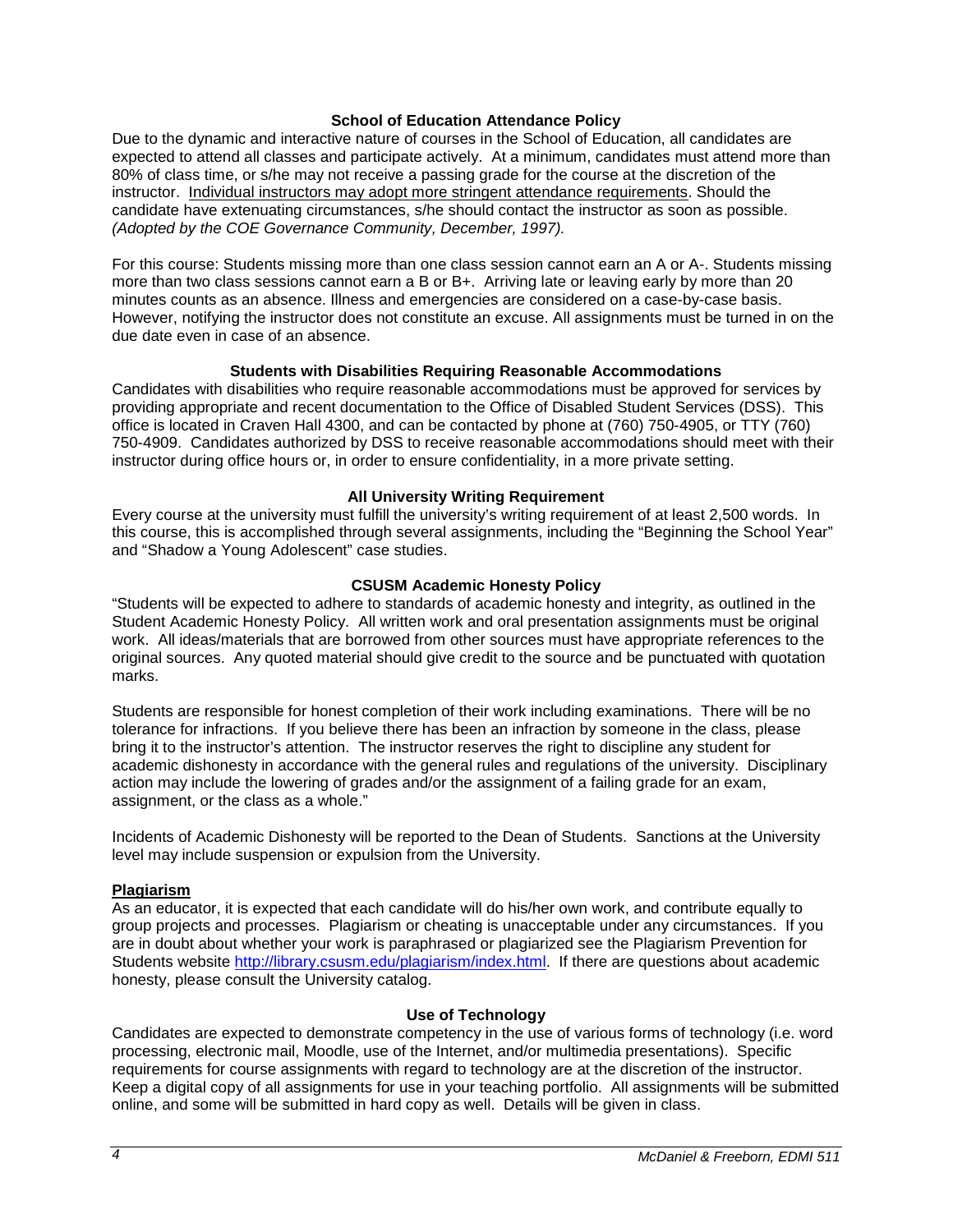### **Electronic Communication Protocol**

Electronic correspondence is a part of your professional interactions. If you need to contact the instructor, e-mail is often the easiest way to do so. It is my intention to respond to all received e-mails in a timely manner. Please be reminded that e-mail and on-line discussions are a very specific form of communication, with their own nuances and etiquette. For instance, electronic messages sent in all upper case (or lower case) letters, major typos, or slang, often communicate more than the sender originally intended. With that said, please be mindful of all e-mail and on-line discussion messages you send to your colleagues, to faculty members in the School of Education, or to persons within the greater educational community. All electronic messages should be crafted with professionalism and care. Things to consider:

- Would I say in person what this electronic message specifically says?
- How could this message be misconstrued?
- Does this message represent my highest self?
- Am I sending this electronic message to avoid a face-to-face conversation?

In addition, if there is ever a concern with an electronic message sent to you, please talk with the author in person in order to correct any confusion.

### **COURSE REQUIREMENTS**

#### **Assignments**

All assignments will be turned in electronically to Cougar Courses. It is your responsibility to observe all deadlines and due dates even if you are absent from class. If you do not have access to CC for a timely submission, you may email the assignment to the instructor by the due date. When you re-establish access to CC, you will upload the assignment to our course website. Late assignments will be penalized by deducting 10% of the potential points for each day late. After 5 days, the assignment will be given zero (0) points. Be sure to save electronic copies of all of your assignments on your own computer.

#### **1. Beginning the School Year**

Due: September 7, 11:55 PM, on Cougar Courses

Observe the beginning of the school year at your assigned school and write a reflection of 1,500-2,000 words. Follow the instructions provided to you in class and on Cougar Courses.

#### **2. Shadow a Young Adolescent**

Due: September 28, 11:55 PM, on Cougar Courses Shadow a young adolescent as assigned and write a reflection of 1,500-2,000 words. Follow the instructions provided to you in class and on Cougar Courses.

#### **3. Lesson Plan**

Draft Due: October 5, 11:55 PM, on Cougar Courses Final Due: October 19, 11:55 PM, on Cougar Courses Complete a lesson plan in conjunction with EDMI 555. Follow the instructions provided to you in class and on Cougar Courses.

#### **4. Professionalism; Participation**

Ongoing; Write-Up due: October 19, 11:55 PM, on Cougar Courses

Complete a self-assessment of your professionalism and participation as described below. Professional demeanor is expected of all students in the Middle Level Program. This includes but is not limited to the following:

- On-time arrival to all class sessions.
- Advance preparation of readings and timely submission of assignments.
- Respectful participation in all settings (e.g., whole group, small group, in/outside of class).
- Carefully considered, culturally aware approaches to solution-finding.